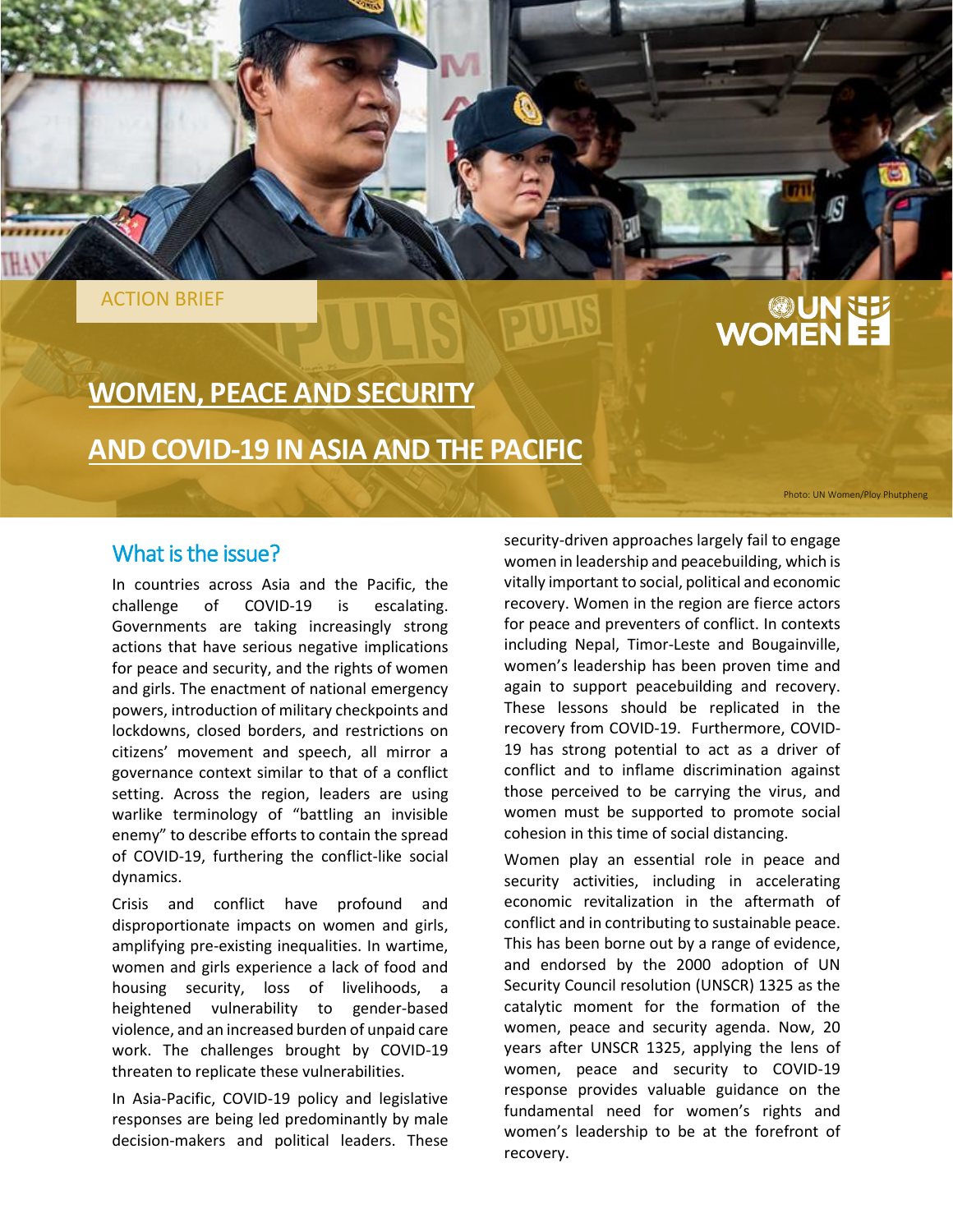

## Key considerations

#### *The militarization of COVID-19 as a "war against an invisible enemy," and women's human rights*

In Asia and the Pacific, national authorities are responding to COVID-19 by using sweeping powers. As of 24 March, India has placed the entire country on lockdown; the Philippines and Malaysia are using the military to enforce movement control orders; and since 25 January, China has sent more than 10,000 military personnel into Hubei Province. In Singapore, anyone who has been in contact with known COVID-19 cases is under active surveillance by the military and contacted daily to monitor their health status. In Thailand, citizens are prohibited from publishing certain information under the state of emergency. These restrictions may have disproportionate impacts on women's human rights, including the right of access to information and freedom of expression. Broad powers restricting freedom of movement have the potential to be applied beyond the response to COVID-19, including by restricting women human rights defenders' ability to protest.

As the security sector is mobilized to enforce emergency measures across the region, women's rights, safety and freedoms may be at risk. Checkpoints can include physical examinations. There is potential for human rights violations, including gender-based harassment, and extortion. Law enforcement in Asia and the Pacific is predominantly male, with the proportion of women in the police and military in Southeast Asia ranging from 6 percent in Indonesia to 22 percent in Lao PDR.<sup>i</sup> Not only does the enforcement of lockdowns by the security sector and surveillance have serious implications for women's human rights; these are further amplified by the underrepresentation of women in military and policing. This lack of women in the security sector may mean the interactions women from communities are having with law enforcement officials are not sensitive to their needs and further expose them to harassment.

#### *Women and COVID-19 in conflict, post-conflict and fragile settings*

Women in conflict-affected settings ordinarily face heightened vulnerabilities, including to gender-based violence and human rights violations, which threaten to be increased by the outbreak of the pandemic. National health systems suffer profoundly in the context of war. Many who have been through conflict are now ill-equipped to respond to the demands of responding to the pandemic. In displaced persons and refugee settings, there are distinct challenges. In environments such as Cox's Bazaar in Bangladesh and IDP camps in Rakhine State, Myanmar, crowded conditions and limited sanitation facilities inhibit the ability of women and girls to practice the hygiene and social distancing measures recommended to avoid spreading the virus behind COVID-19. In environments where the human rights of women and girls are already under threat, an outbreak of COVID-19, and the responses to it, could trigger a further backslide. In Afghanistan, women have long suffered exclusion from the peacebuilding arena and could be further marginalized from engagement in peace talks as national priorities shift focus and as barriers to their participation increase.

COVID-19 may also create additional constraints on conflict environments, including limitations on peacekeeping rotations, cessation of mediation and diplomatic efforts, and redirection of security-sector focus away from containing threats such as terrorism. These could have profound impacts on communities, leaving women and girls especially vulnerable to eruptions of violence and relapses of conflict.

At the same time, there are windows of opportunity for the current health crisis to enable peacebuilding and the resolution of preexisting community conflicts. On 23 March, UN Secretary-General António Guterres issued a call for a global ceasefire. In the Asia-Pacific region, this call has already been heeded in the Philippines by the government and communist insurgent actors, placing the decades-long